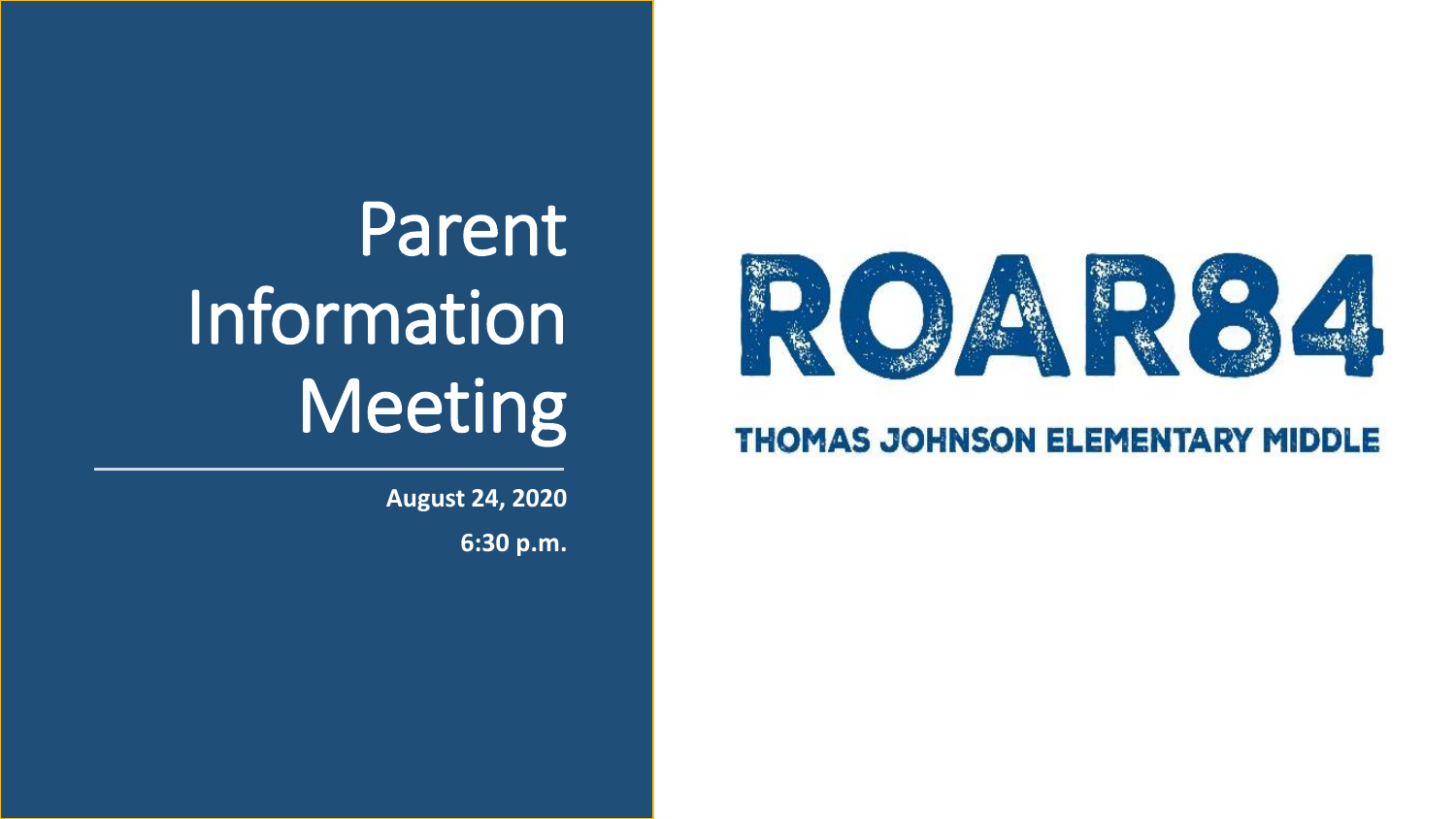### Agenda

- I. Schedules
- II. Attendance
- III. Grading
- IV. Other Information
- V. Key Dates
- VI. Question and Answer Session

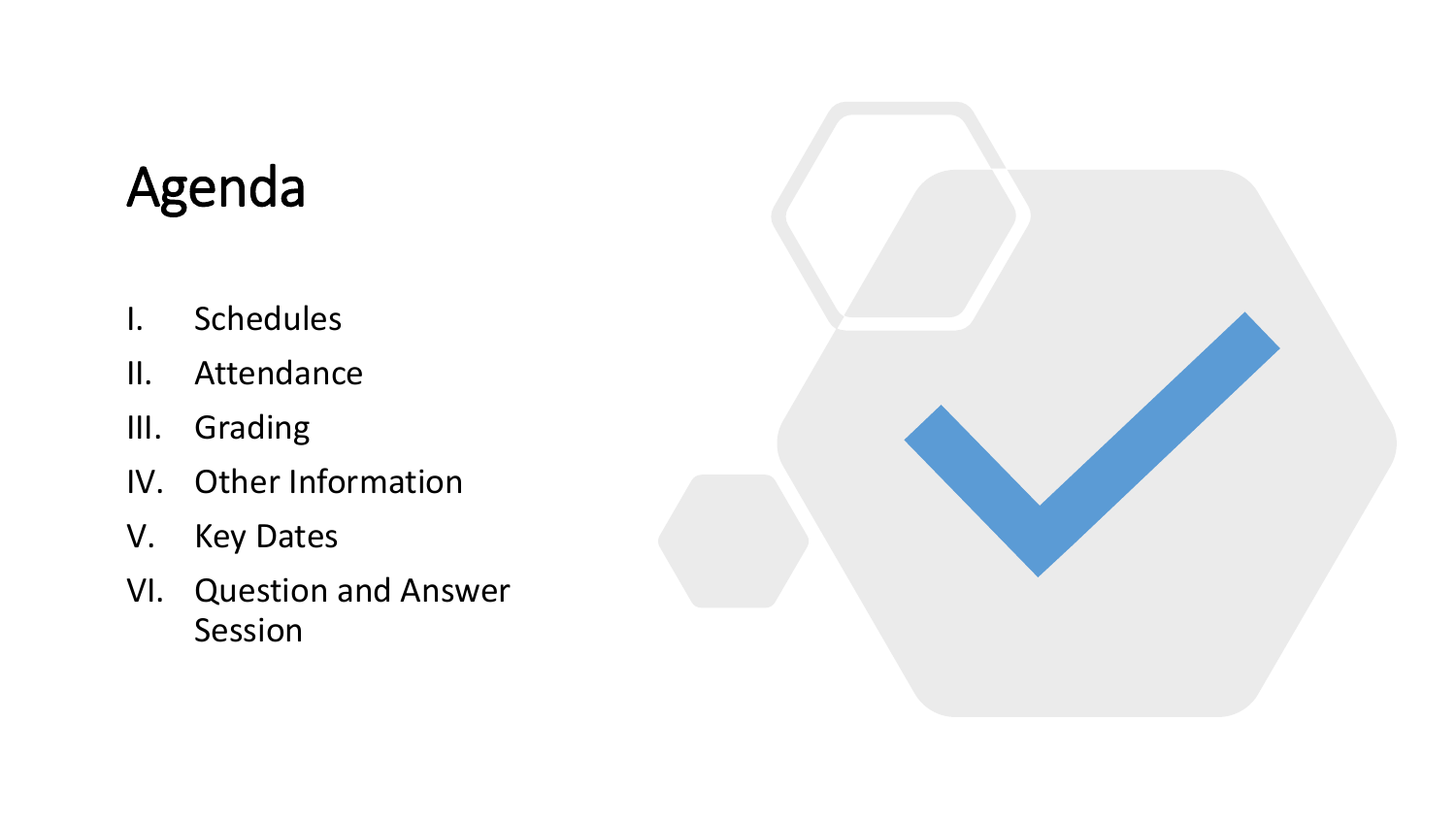### Definitions

**Synchronous** instruction means that the teacher is teaching to a group of students live. Synchronous learning occurs when teacher and students are working together at the same time. In other words, the instruction by the teacher and the learning by the student occur simultaneously.

**Asynchronous** learning is when the student is working independently of the teacher. This may be in the form of an assignment provided in google classroom, a paper and pencil assignment, videos to watch, or personalized learning through a program designed to meet students at their instructional level. In other words, the instruction by the teacher and the learning by the student do not occur at the same time.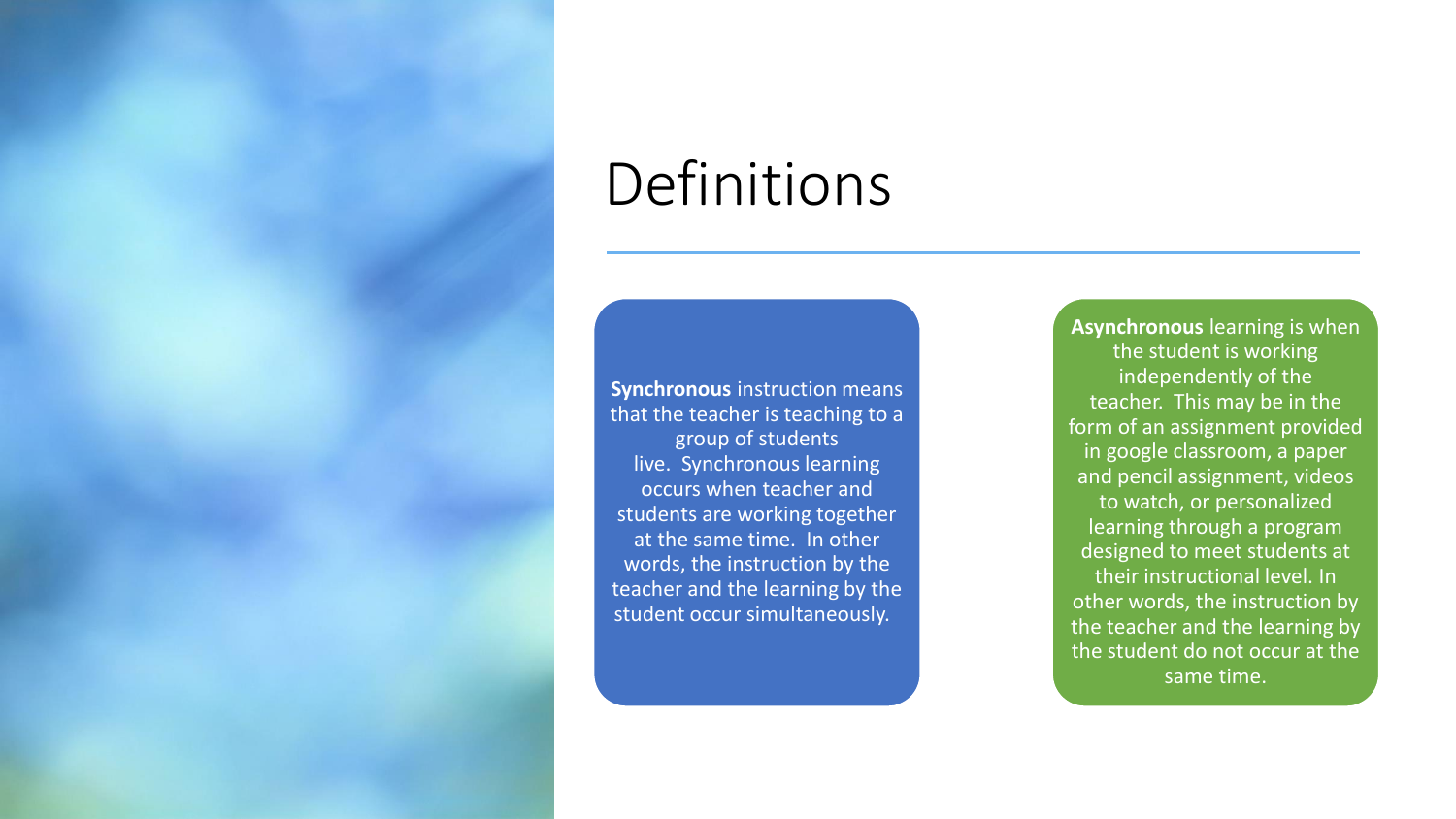## 20-21 Draft Schedule: District Time Requirements

| <b>Grade Level</b> | <b>Time Requirements</b>                                                                                                                                                  |
|--------------------|---------------------------------------------------------------------------------------------------------------------------------------------------------------------------|
| <b>PK</b>          | No more than 100 minutes in online instruction (synchronous and asynchronous)                                                                                             |
| K                  | No more than 160 minutes in online instruction (synchronous and asynchronous)                                                                                             |
| $1 - 5$            | 230 minutes of synchronous instruction                                                                                                                                    |
| $6 - 8$            | Each course should have 45 minutes of whole group synchronous instruction and 15<br>minutes of small group instruction (total synchronous instruction around 315 minutes) |
| $PK-5$<br>$6 - 8$  | Social and Emotional Learning for 10-15 minutes daily<br>30 Minute Advisory Period Monday and Friday (beginning in mid-September); SEL<br>embedded Tues - Thurs           |
| Lunch/Recess       | 45 minutes daily                                                                                                                                                          |
| Resource           | PK – 30 minutes synchronous & asynchronous (music and possibly PE)<br>$K-8-45$ minutes synchronous & asynchronous daily                                                   |
| <b>Breaks</b>      | Breaks are incorporated in the schedule as directed by the teacher during sessions                                                                                        |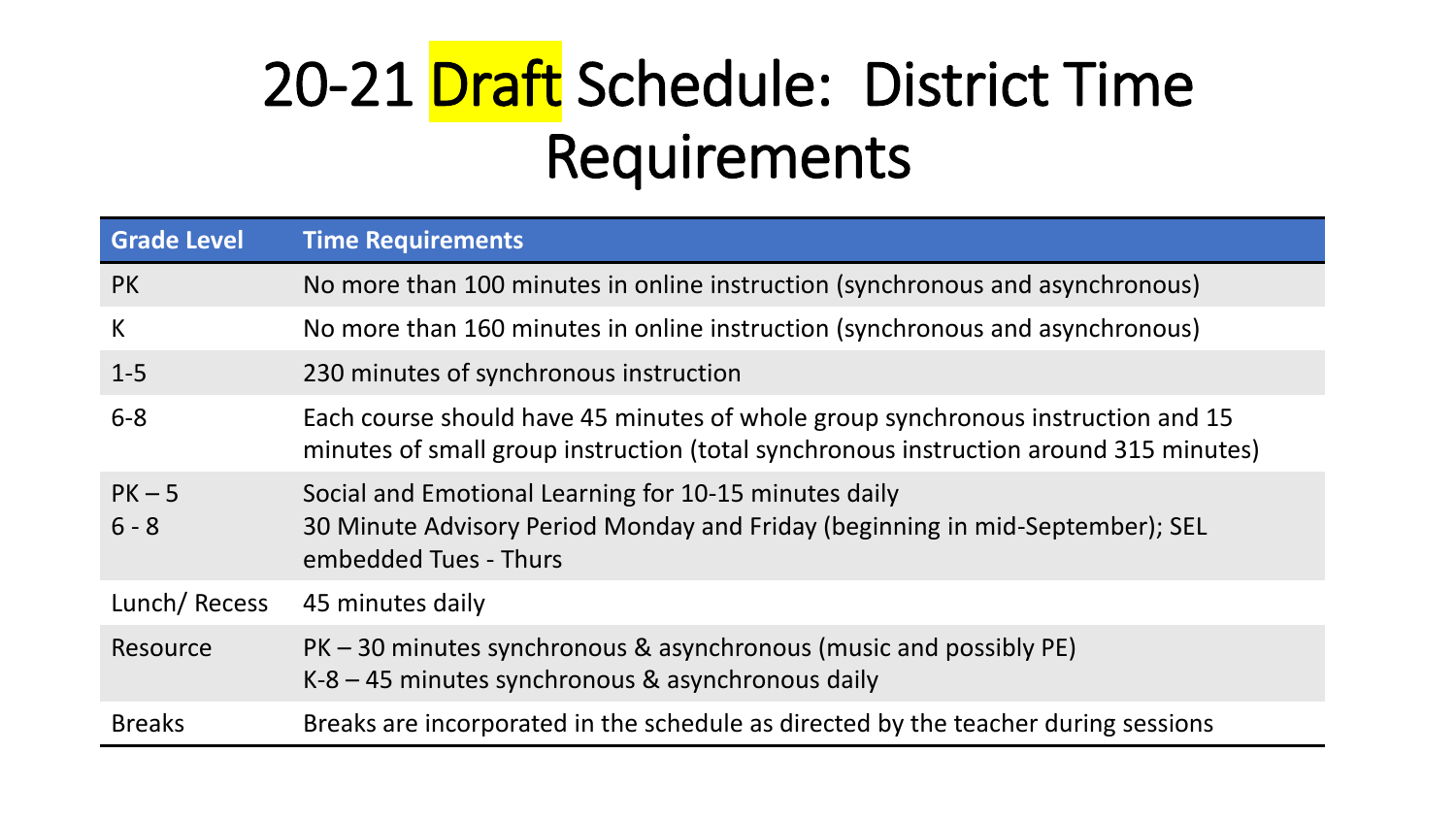### TJEMS Schedule Highlights

Live synchronous instruction occurs daily.

Kindergarten - 8<sup>th</sup> grade are departmentalized by content areas

Small group instruction is embedded in the schedule.

### Students receive SPAR classes daily.

Social emotional learning (SEL) is addressed daily.

The school day begins at 8:30 am. Lunch for all grades is 12 – 12:45 pm.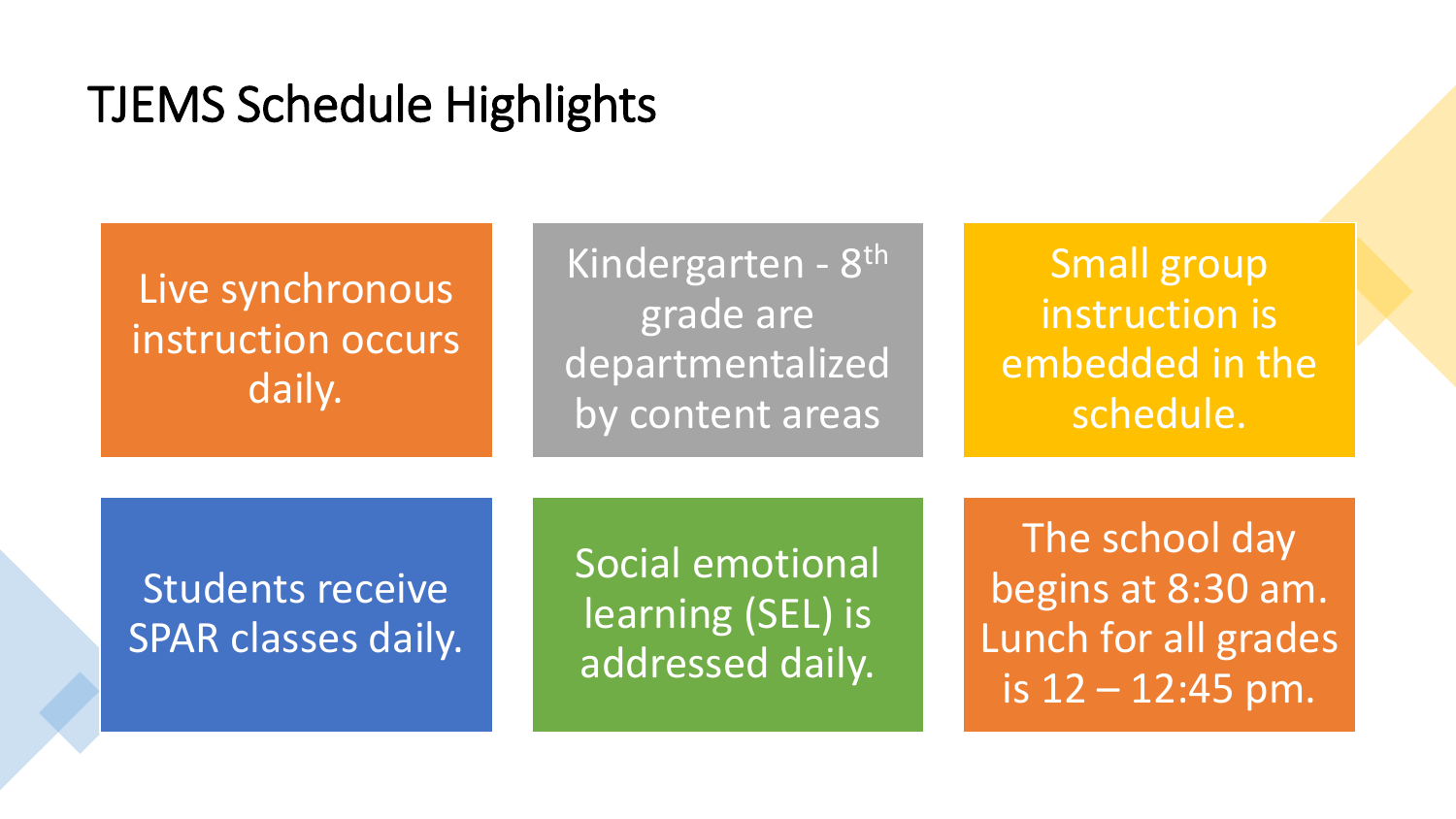## 20-21 Draft Schedule: Pre-Kindergarten

**Note:** Not all students will have small group instruction every day.

The Early Childhood Office is preparing at home activities for families.

| Teacher Prep                                    |  |
|-------------------------------------------------|--|
| Welcoming Ritual/SEL                            |  |
| <b>Academic Block 1</b>                         |  |
| ELA New Content (2-3 days per week) OR          |  |
| Math New Content (2-3 days per week)            |  |
|                                                 |  |
| SPAR 2 days                                     |  |
| Break 3 days                                    |  |
| <b>Academic Block 2</b>                         |  |
| <b>Math Small Group</b>                         |  |
| Intervention/Enrichment                         |  |
| <b>OR</b>                                       |  |
| <b>ELA Small Group Intervention/Enrichment</b>  |  |
|                                                 |  |
| Hands-on Learning (asynchronous)                |  |
| Unit theme project work                         |  |
| Family-based activities                         |  |
|                                                 |  |
| LUNCH                                           |  |
| Hands-On Purposeful Play at home (asynchronous) |  |
|                                                 |  |
|                                                 |  |
| Teacher Office Hours                            |  |
|                                                 |  |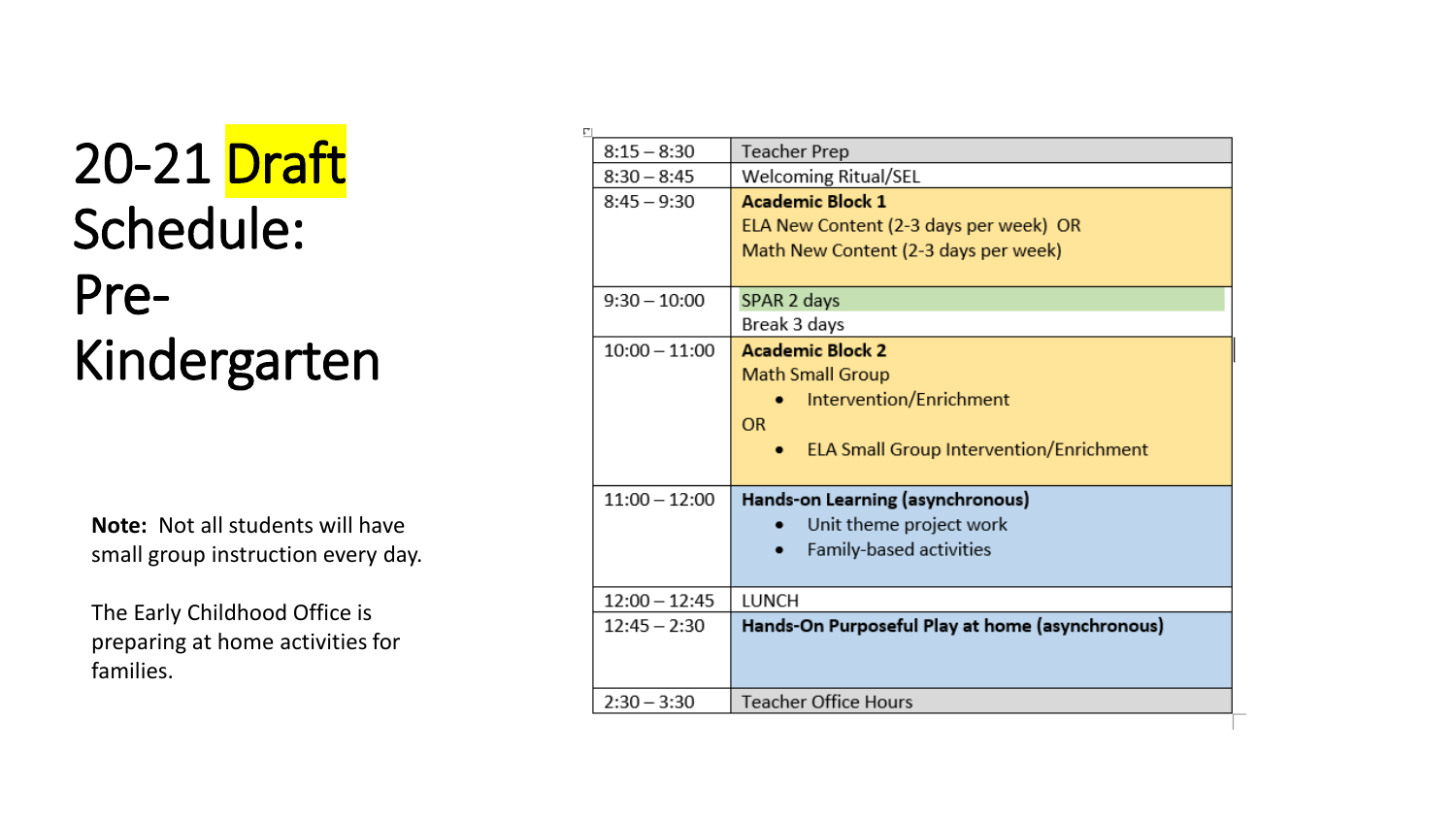## 20-21 Draft Schedule: Kindergarten – 2nd

**Note:** Not all students will have small group instruction every day.

#### **\*Personalized Learning:**

- *Independent Practice*
- *Amplify Reading*
- *ST Math*

*Targeted Small Groups may be pulled during this time*

|                 | Kindergarten                  | <b>First Grade</b>            | <b>Second Grade</b>           |
|-----------------|-------------------------------|-------------------------------|-------------------------------|
| $8:15 - 8:30$   | <b>Teacher Prep</b>           | <b>Teacher Prep</b>           | <b>Teacher Prep</b>           |
| $8:30 - 8:45$   | <b>Welcoming Ritual/SEL</b>   | <b>Welcoming Ritual/SEL</b>   | <b>Welcoming Ritual/SEL</b>   |
| $8:45 - 9:45$   | <b>Foundational Skills</b>    | <b>Foundational Skills</b>    | <b>Foundational Skills</b>    |
|                 | <b>Small Groups</b>           | <b>Small Groups</b>           | <b>Small Groups</b>           |
| $9:45 - 10:45$  | <b>Academic Block 1</b>       | <b>Academic Block 1</b>       | <b>Academic Block 1</b>       |
|                 | <b>ELA/Social Studies OR</b>  | <b>ELA/Social Studies OR</b>  | <b>ELA/Social Studies OR</b>  |
|                 | Math/Science                  | Math/Science                  | Math/Science                  |
|                 | <b>Small Groups</b>           | <b>Small Groups</b>           | <b>Small Groups</b>           |
| $10:45 - 12:00$ | 10:45 - 11:00 Break           | $10:45 - 11:15$               | $10:45 - 11:15$               |
|                 |                               | <b>Personalized Learning*</b> | <b>Personalized Learning*</b> |
|                 | $11:00 - 12:00$               |                               |                               |
|                 | <b>Academic Block 2</b>       |                               |                               |
|                 | <b>ELA/Social Studies OR</b>  |                               |                               |
|                 | Math/Science                  | $11:15 - 12:00$               | $11:15 - 12:00$               |
|                 | <b>Small Groups</b>           | <b>SPAR</b>                   | <b>SPAR</b>                   |
| $12:00 - 12:45$ | Lunch / Recess                | Lunch / Recess                | Lunch / Recess                |
| $12:45 - 2:30$  | $12:45 - 1:45$                | $12:45 - 2:00$                | $12:45 - 2:00$                |
|                 | <b>Personalized Learning*</b> | <b>Academic Block 2</b>       | <b>Academic Block 2</b>       |
|                 |                               | <b>ELA/Social Studies OR</b>  | <b>ELA/Social Studies OR</b>  |
|                 | $1:45 - 2:30$                 | Math/Science                  | Math/Science                  |
|                 | <b>SPAR</b>                   | <b>Small Groups</b>           | <b>Small Groups</b>           |
|                 |                               |                               |                               |
|                 |                               | $2:00 - 2:30$                 | $2:00 - 2:30$                 |
|                 |                               | <b>Personalized Learning*</b> | <b>Personalized Learning*</b> |
| $2:30 - 3:30$   | <b>Teacher Office Hours</b>   | <b>Teacher Office Hours</b>   | <b>Teacher Office Hours</b>   |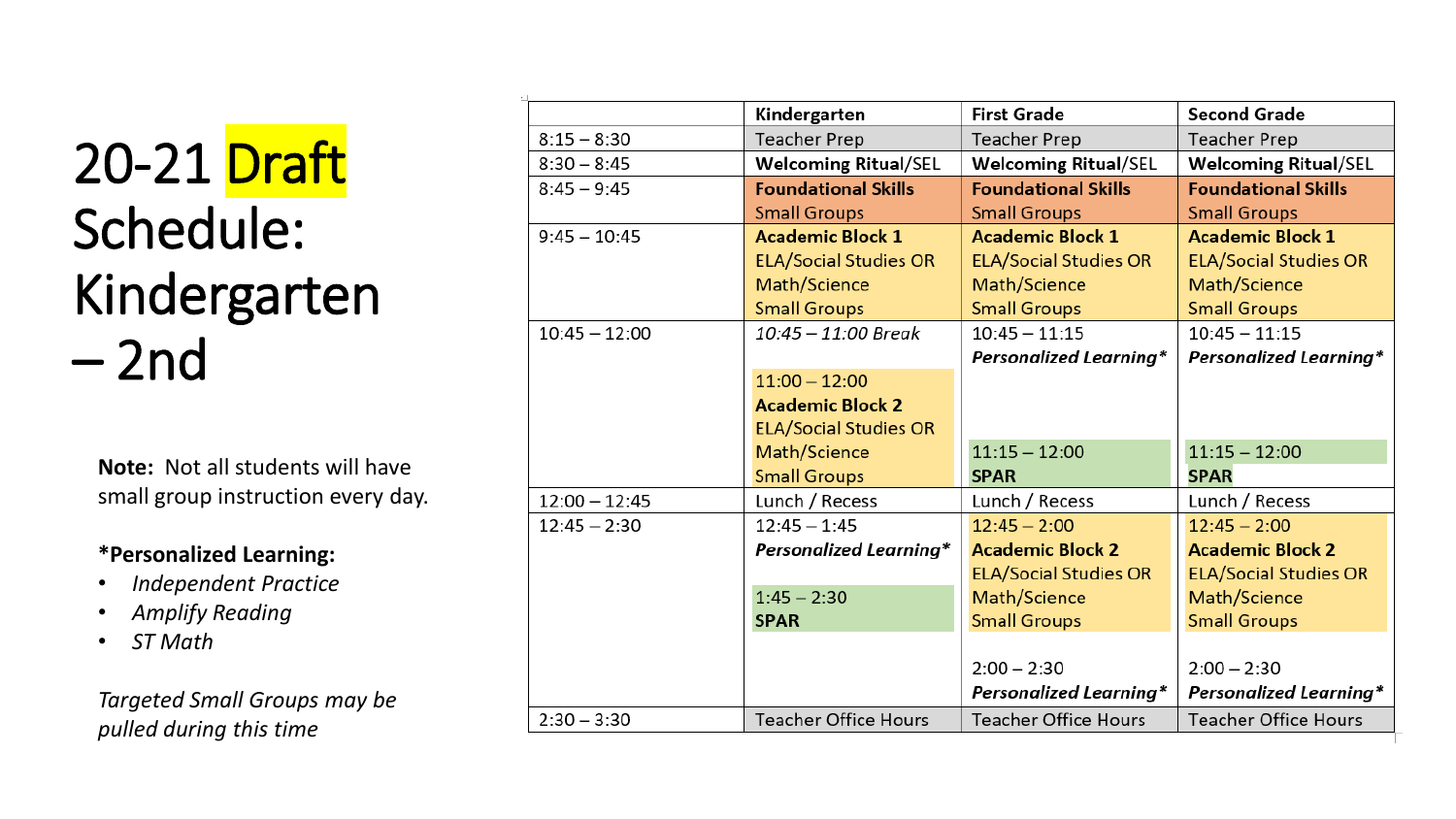## 20-21 Draft Schedule: 3 rd –5 th Grades

**Note:** Not all students will have small group instruction every day.

#### **\*Personalized Learning:**

- *Independent Practice*
- *Amplify Reading*
- *ST Math, Legends of Learning*

*Targeted Small Groups may be pulled during this time*

|                 | <b>Third Grade</b>            | <b>Fourth Grade</b>           | <b>Fifth Grade</b>            |
|-----------------|-------------------------------|-------------------------------|-------------------------------|
| $8:15 - 8:30$   | <b>Teacher Prep</b>           | <b>Teacher Prep</b>           | <b>Teacher Prep</b>           |
| $8:30 - 8:45$   | <b>Welcoming Ritual/SEL</b>   | <b>Welcoming Ritual/SEL</b>   | <b>Welcoming Ritual/SEL</b>   |
| $8:45 - 10:15$  | <b>Academic Block 1</b>       | <b>Academic Block 1</b>       | <b>Academic Block 1</b>       |
|                 | <b>ELA/Social Studies OR</b>  | <b>ELA/Social Studies OR</b>  | <b>ELA/Social Studies OR</b>  |
|                 | Math/Science                  | Math/Science                  | Math/Science                  |
|                 | <b>Small Groups</b>           | <b>Small Groups</b>           | <b>Small Groups</b>           |
| $10:15 - 12:00$ | <b>Academic Block 2</b>       | $10:15 - 11:00$               | <b>Academic Block 2</b>       |
|                 | <b>ELA/Social Studies OR</b>  | <b>SPAR</b>                   | <b>ELA/Social Studies OR</b>  |
|                 | Math/Science                  |                               | Math/Science                  |
|                 | <b>Small Groups</b>           | $11:00 - 12:00$               | Small Groups                  |
|                 |                               | <b>Personalized Learning*</b> |                               |
|                 |                               |                               |                               |
| $12:00 - 12:45$ | Lunch / Recess                | Lunch / Recess                | Lunch / Recess                |
| $12:45 - 2:30$  | $12:45 - 1:30$                | $12:45 - 2:25$                | $12:45 - 1:30$                |
|                 | <b>SPAR</b>                   | <b>Academic Block 2</b>       | <b>SPAR</b>                   |
|                 |                               | <b>ELA/Social Studies OR</b>  |                               |
|                 | $1:30 - 2:30$                 | Math/Science                  | $1:30 - 2:30$                 |
|                 | <b>Personalized Learning*</b> | <b>Small Groups</b>           | <b>Personalized Learning*</b> |
|                 |                               |                               |                               |
| $2:30 - 3:30$   | <b>Teacher Office Hours</b>   | <b>Teacher Office Hours</b>   | <b>Teacher Office Hours</b>   |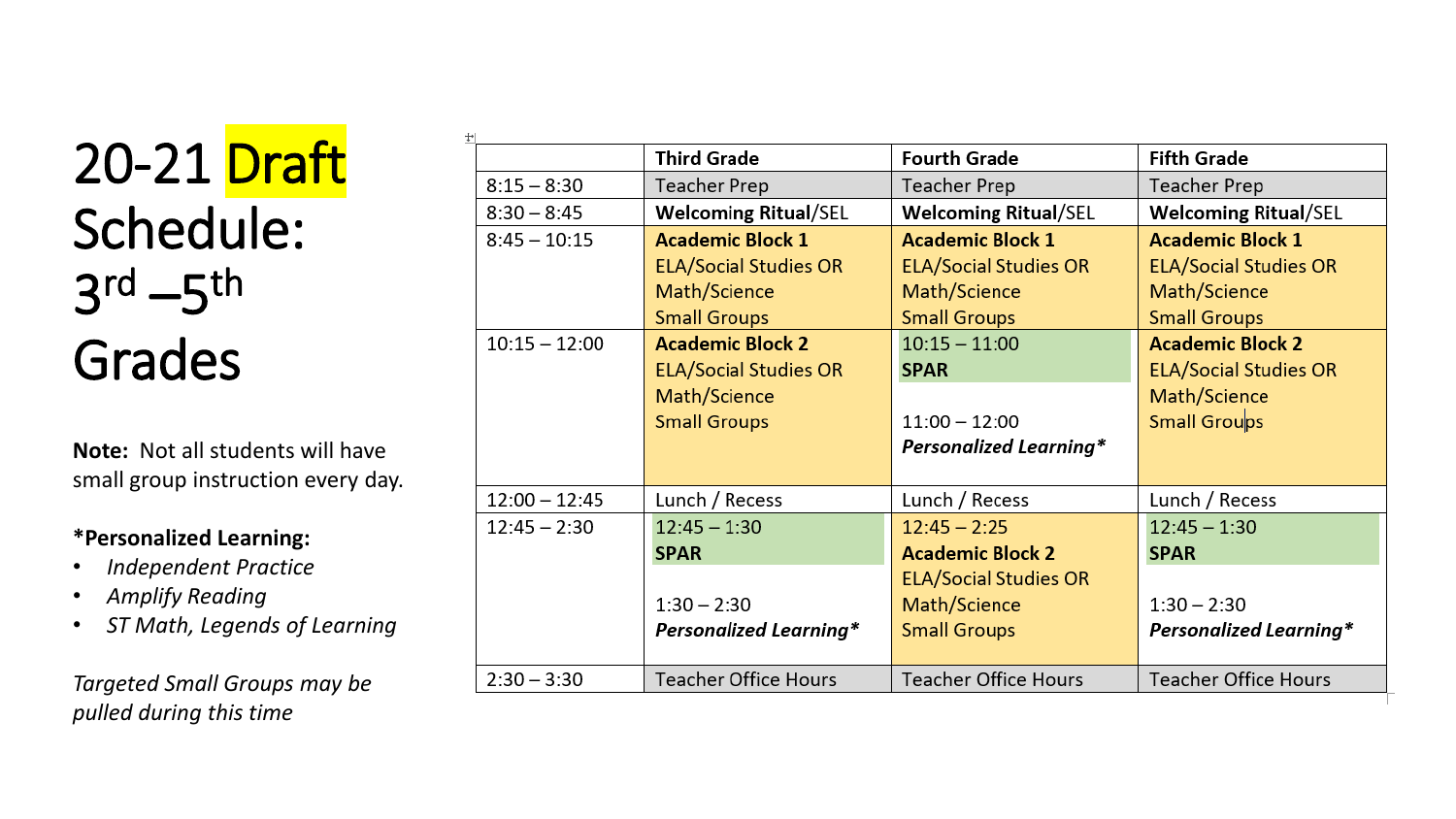#### **REVISED SINCE 08.24.2020**

## 20-21 Draft Schedule: 6 th Grade

**Note:** Not all students will have small group instruction every day.

#### **\*Personalized Learning:**

- *Independent Practice*
- *Amplify Reading*
- *ST Math, Legends of Learning*

*Targeted Small Groups may be pulled during this time*

| $2:30 - 3:30$   | <b>Office Hours</b>                                           |
|-----------------|---------------------------------------------------------------|
|                 | ELA / Social Studies<br>Small Group<br>Optimistic Closure/SEL |
| $12:45 - 2:25$  | <b>Academic Block 2</b><br>Math / Science OR                  |
| $12:00 - 12:45$ | LUNCH                                                         |
| $11:00 - 12:00$ | Personalized Learning*                                        |
| $10:15 - 11:00$ | SPAR                                                          |
|                 | ELA / Social Studies<br>Small Group                           |
| $8:45 - 10:15$  | <b>Academic Block 1</b><br>Math / Science OR                  |
| $8:30 - 8:45$   | <b>Welcoming Ritual/SEL</b>                                   |
| $8:15 - 8:30$   | Teacher Prep                                                  |

*UPDATE: To allow for grade level community building, the Monday/Friday Advisory (small group SEL) will not begin until mid-October in our middle school grades. Teachers will embed Social-Emotional Learning into class sessions.*

T.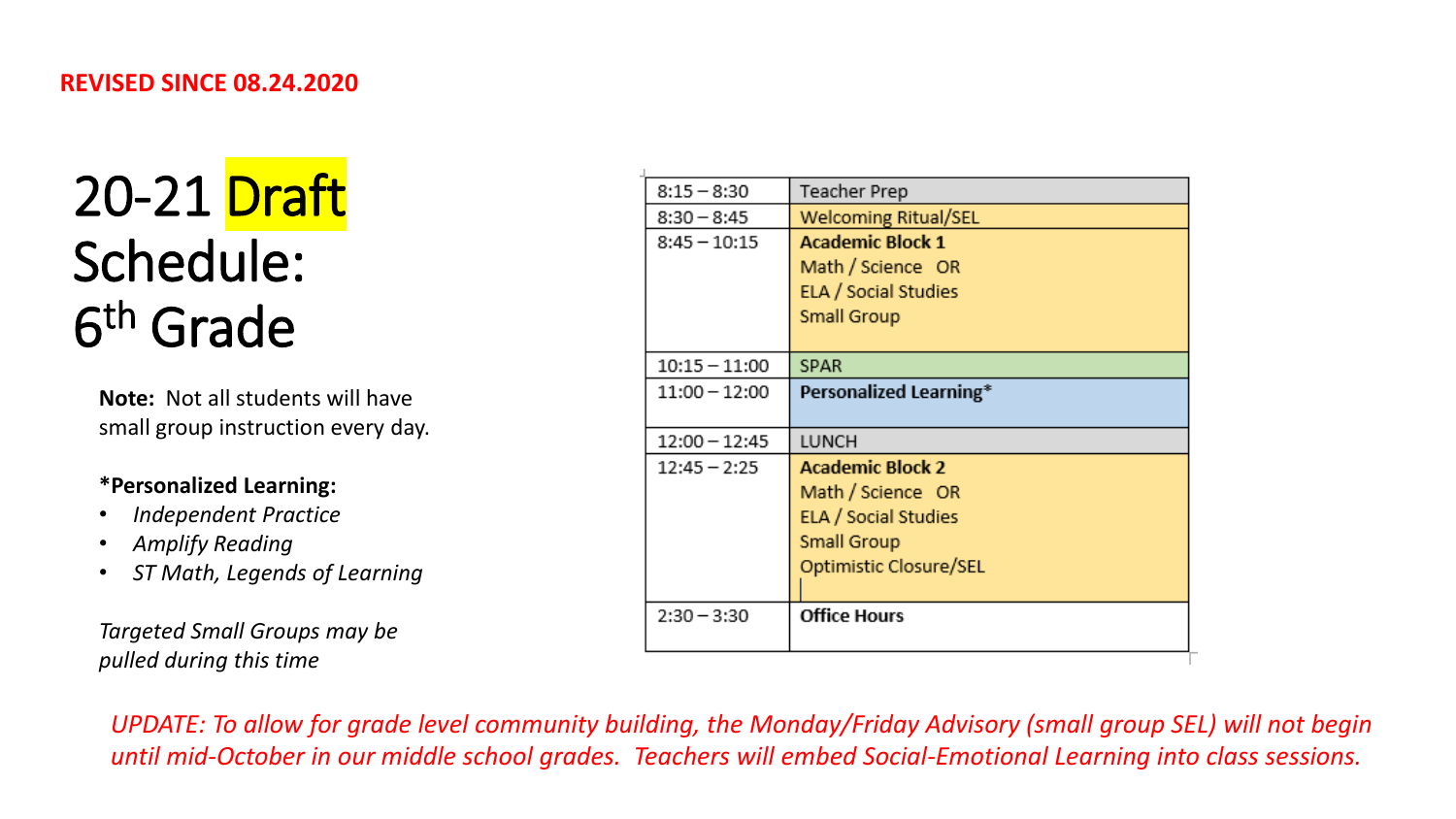#### **REVISED SINCE 08.24.2020**

20-21 Draft Schedule:  $7<sup>th</sup> - 8<sup>th</sup>$ 

**Note:** Not all students will have small group instruction every day.

#### **\*Personalized Learning:**

- *Independent Practice*
- *Amplify Reading*
- *ST Math, Legends of Learning*

*Targeted Small Groups may be pulled during this time*

|                 | 7 <sup>th</sup> Grade            | 8 <sup>th</sup> Grade            |
|-----------------|----------------------------------|----------------------------------|
|                 | Monday - Friday                  | Monday - Friday                  |
| $8:15 - 8:30$   | Teacher Prep                     | Teacher Prep                     |
| $8:30 - 9:30$   | <b>Academic Block 1</b>          | <b>Academic Block 1</b>          |
|                 | Science OR Social Studies        | Math OR ELA                      |
|                 | Small Group, Indep Pract         | Small Group, Indep Pract         |
| $9:30 - 9:45$   | Break                            | Break                            |
| $9:45 - 10:45$  | <b>Academic Block 2</b>          | <b>Academic Block 2</b>          |
|                 | <b>Science OR Social Studies</b> | Math OR ELA                      |
|                 | Small Group, Indep Pract         | Small Group, Indep Pract         |
| $10:45 - 11:00$ | Break                            | Break                            |
| $11:00 - 12:00$ | <b>Academic Block 3</b>          | <b>Academic Block 3</b>          |
|                 | Math OR ELA                      | Science OR Social Studies        |
|                 | Small Group, Indep Pract         | Small Group, Indep Pract         |
| $12:00 - 12:45$ | Lunch                            | Lunch                            |
| $12:45 - 1:45$  | <b>Academic Block 4</b>          | <b>Academic Block 4</b>          |
|                 | Math OR ELA                      | <b>Science OR Social Studies</b> |
|                 | Small Group, Indep Pract         | Small Group, Indep Pract         |
| $1:45 - 2:30$   | <b>SPAR</b>                      | <b>SPAR</b>                      |
|                 | Tuesday - Thursday               | Tuesday - Thursday               |
|                 | will be synchronous              | will be synchronous              |
|                 | Monday and Friday                | Monday and Friday                |
|                 | will be asynchronous             | will be asynchronous             |
| $2:30 - 3:30$   | <b>Teacher Office Hours</b>      | <b>Teacher Office Hours</b>      |
|                 |                                  |                                  |

*UPDATE: To allow for grade level community building, the Monday/Friday Advisory (small group SEL) will not begin until mid-October in our middle school grades. Teachers will embed Social-Emotional Learning into class sessions.*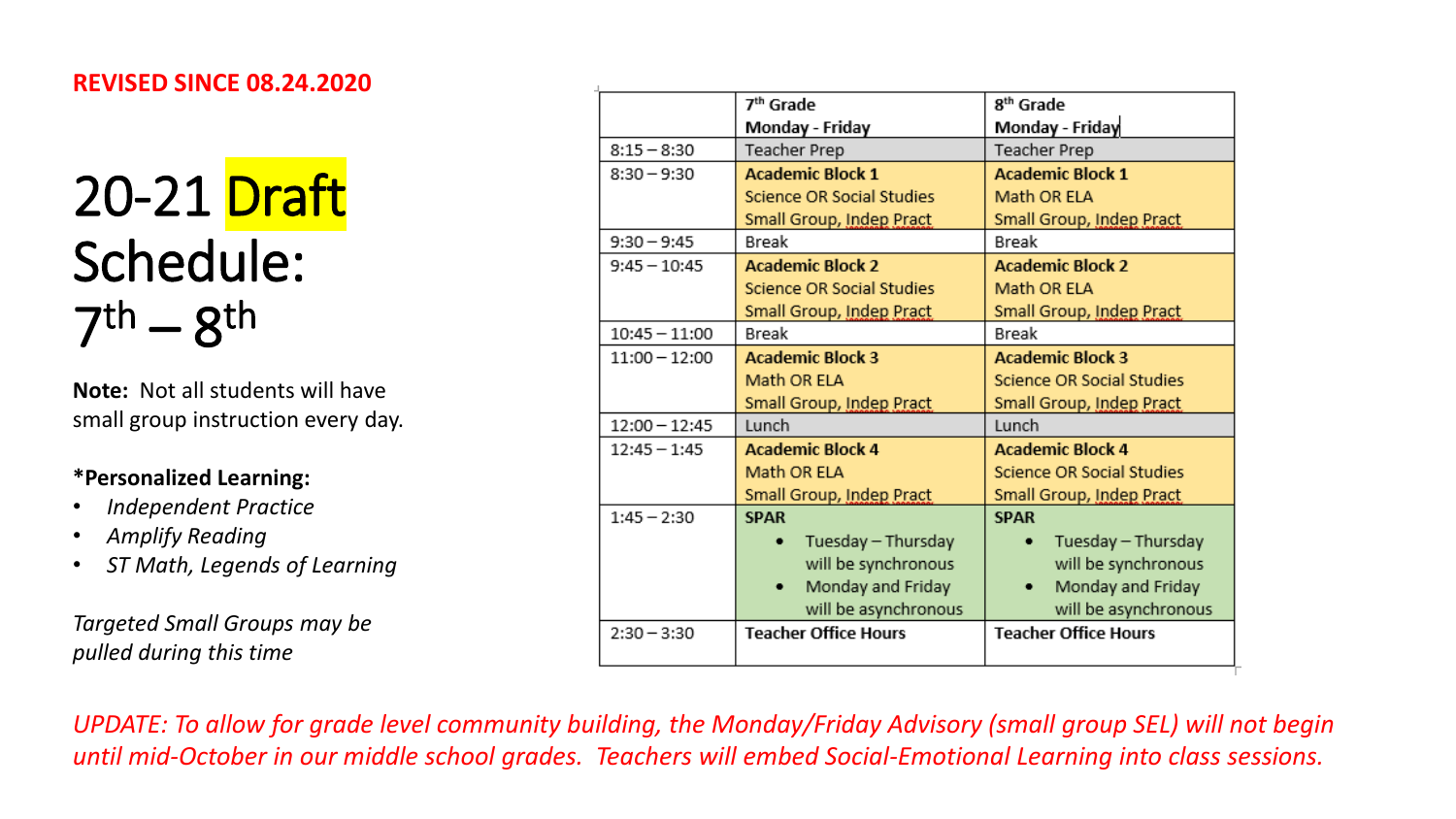

### SPAR Classes

- PK will participate in music 2 days/week.
- K-5: Will receive library, physical education, computer science, and music. 5th will also receive health for one quarter.
- 6<sup>th</sup>: Will receive library, physical education, computer science, music, and possibly two quarters of Spanish.
- 7<sup>th</sup>-8<sup>th</sup>: Will receive computer science, library, physical education. 8<sup>th</sup> grade will also receive health and music for one quarter.
- SPAR will be delivered through a combination of synchronous and asynchronous teaching and learning.
- SPAR teachers will also support core subject classroom instruction.
- SPAR classes are mandatory and students will receive grades.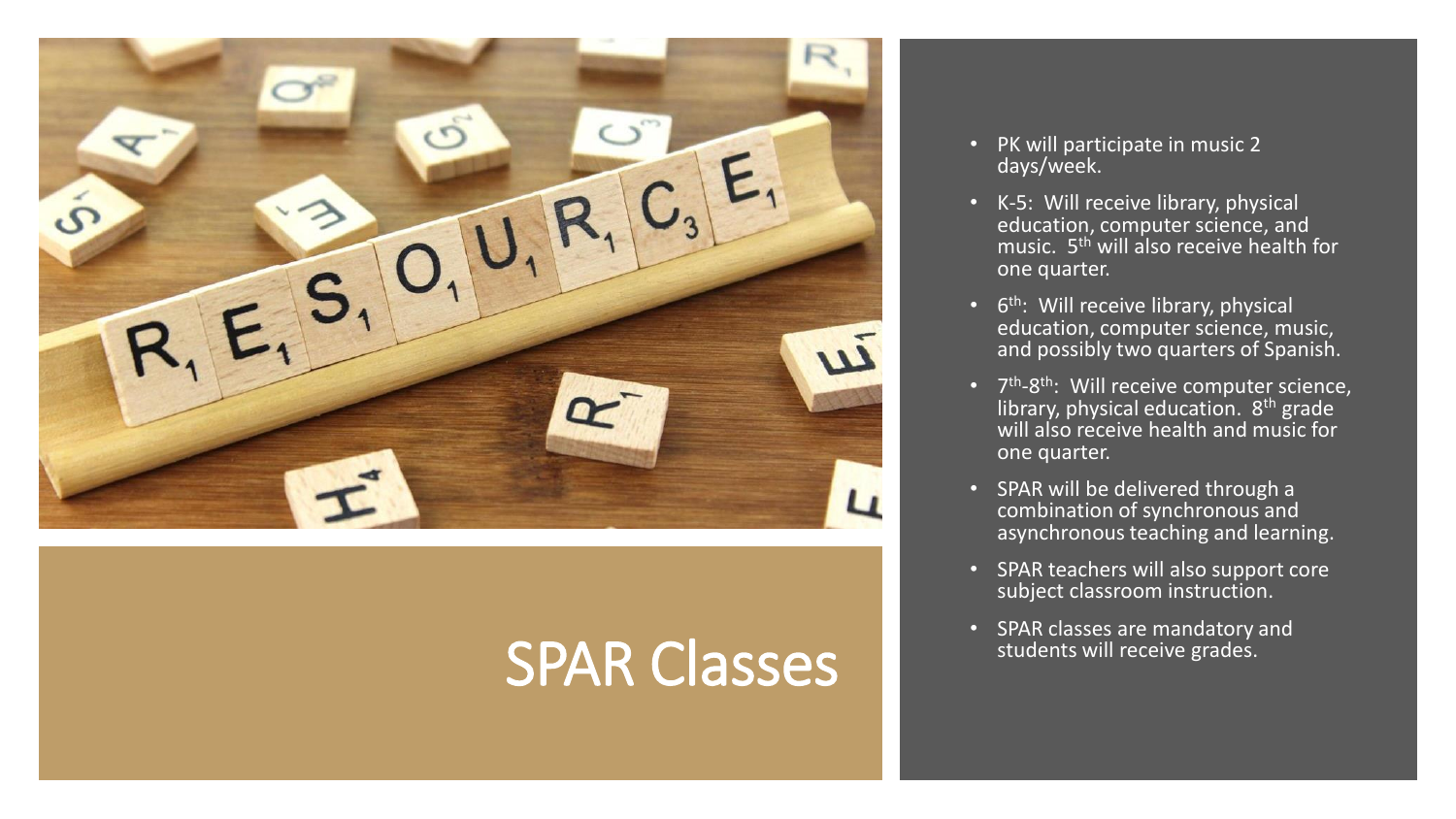

- Schedules are in **DRAFT format**  pending District approval and updates during professional development week
- Final daily schedules will be available by 9/4
- Questions regarding schedules? Please email to [emerriman@bcps.k12.md.us](about:blank)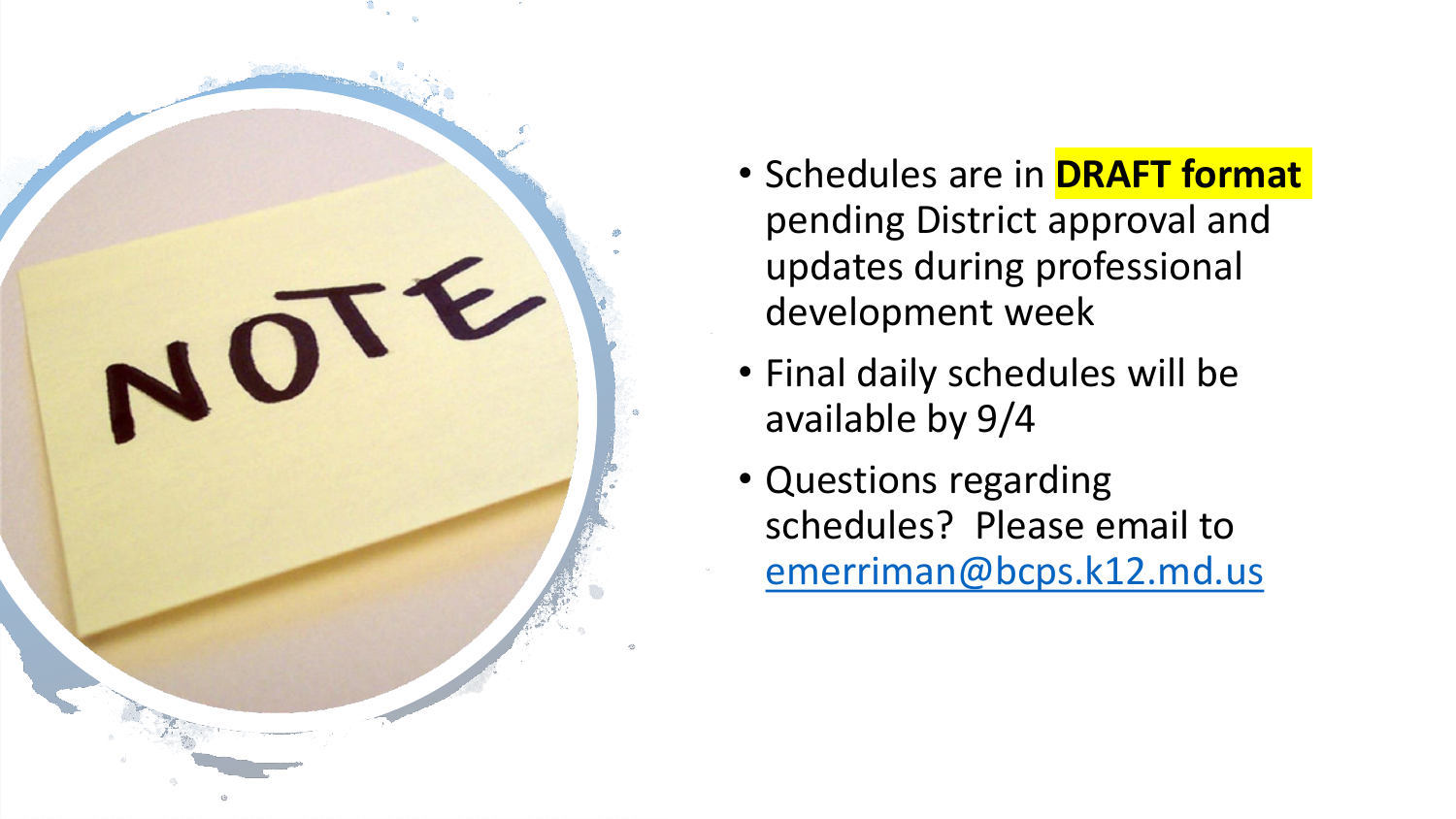

### **THOMAS JOHNSON ELEMENTARY MIDDLE**

### **ATTENDANCE**

- Attendance will be taken daily in Infinite Campus
- Students will be marked present if they:
	- Are present during synchronous instruction, or
	- Complete asynchronous assignments prior to the start of the next school day, provided that the parent provides a note/email explaining a valid reason why the student could not participate in synchronous instruction.

\* Revised since 8.24.2020 to clarify the timeline requirements for completion of asynchronous work in order to be marked present.

### **GRADING**

- 70% Assessments
	- 50% Formative
	- 20% Summative
- 30% Classwork/Participation

\* Revised since 8.24.2020 to reflect the recent elimination of a homework component.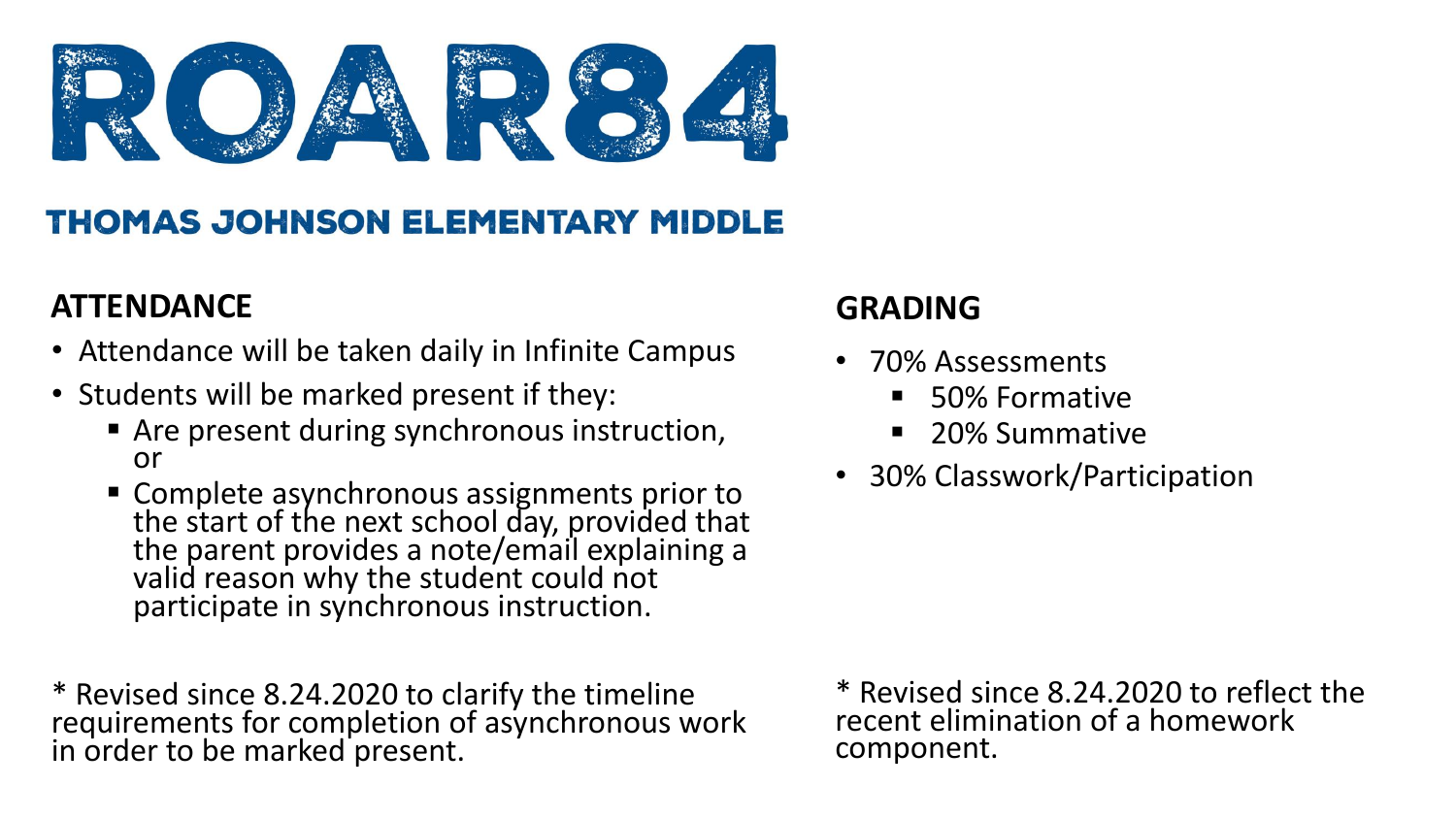

## Other Information

- Zoom will be the official platform for live synchronous instruction.
- Google Classroom will be used for posting work for grades 1-8.
- See Saw will be used for posting work for grade grades pre-K & K.
	- Update since 8.24.2020: See Saw will not be ready at the start of the school year, due to ongoing licensing negotiations between Baltimore City Schools and See Saw.
- Parents can use Campus Parent Portal to access schedules, grades, and attendance.
- Classroom Parent will be primary method of communication.
- GAL programming will continue.
- We will continue to have a debate team (grades 3-8).
- October 1 "Child Count" protocols are still in place.
- City Schools will continue to prepare for when schools reopen in a hybrid model.
- Complete the online survey if you would like a Chromebook or a hotspot. The next tech distribution will occur the week of August 31.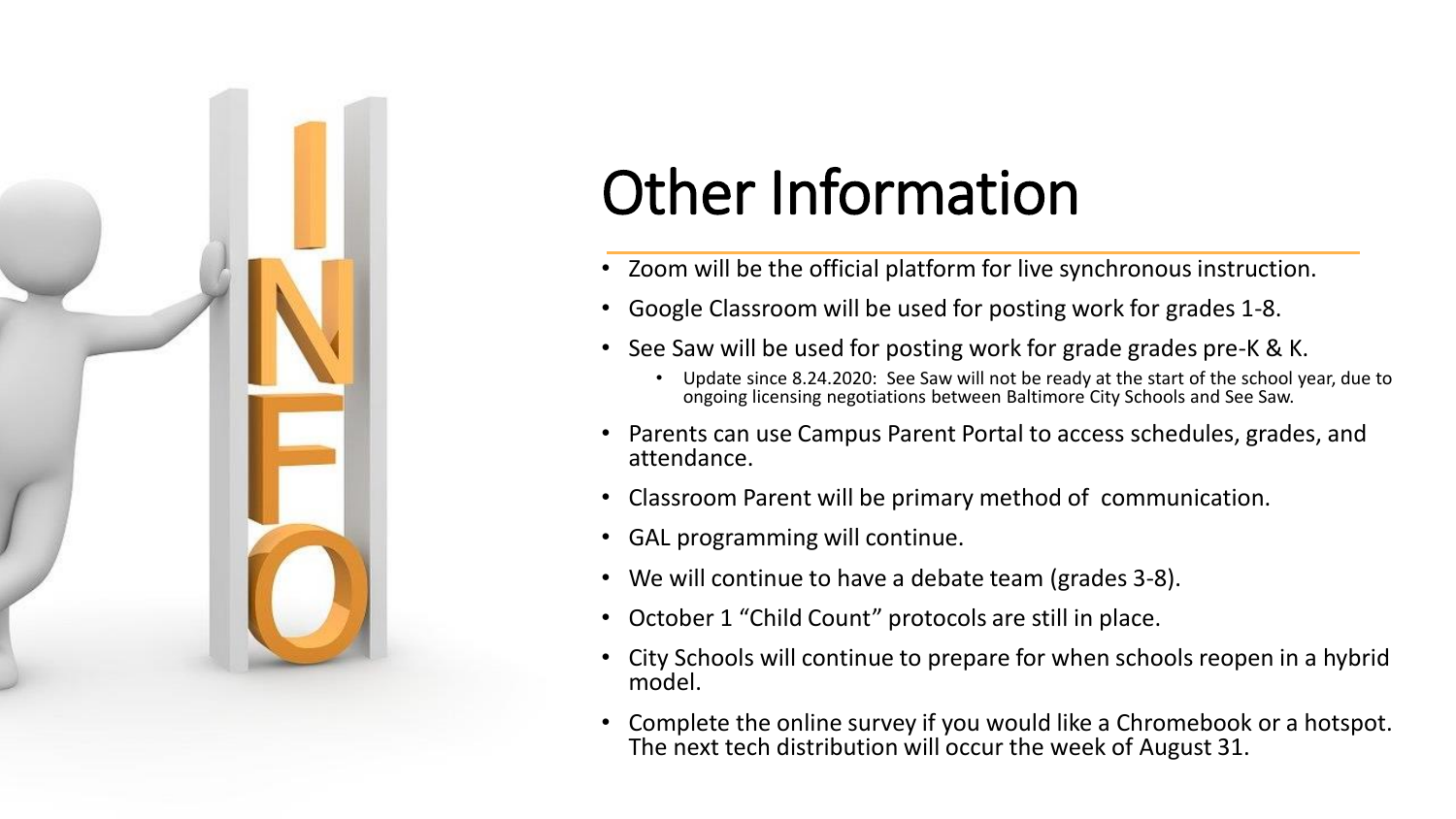

## Upcoming Key Dates

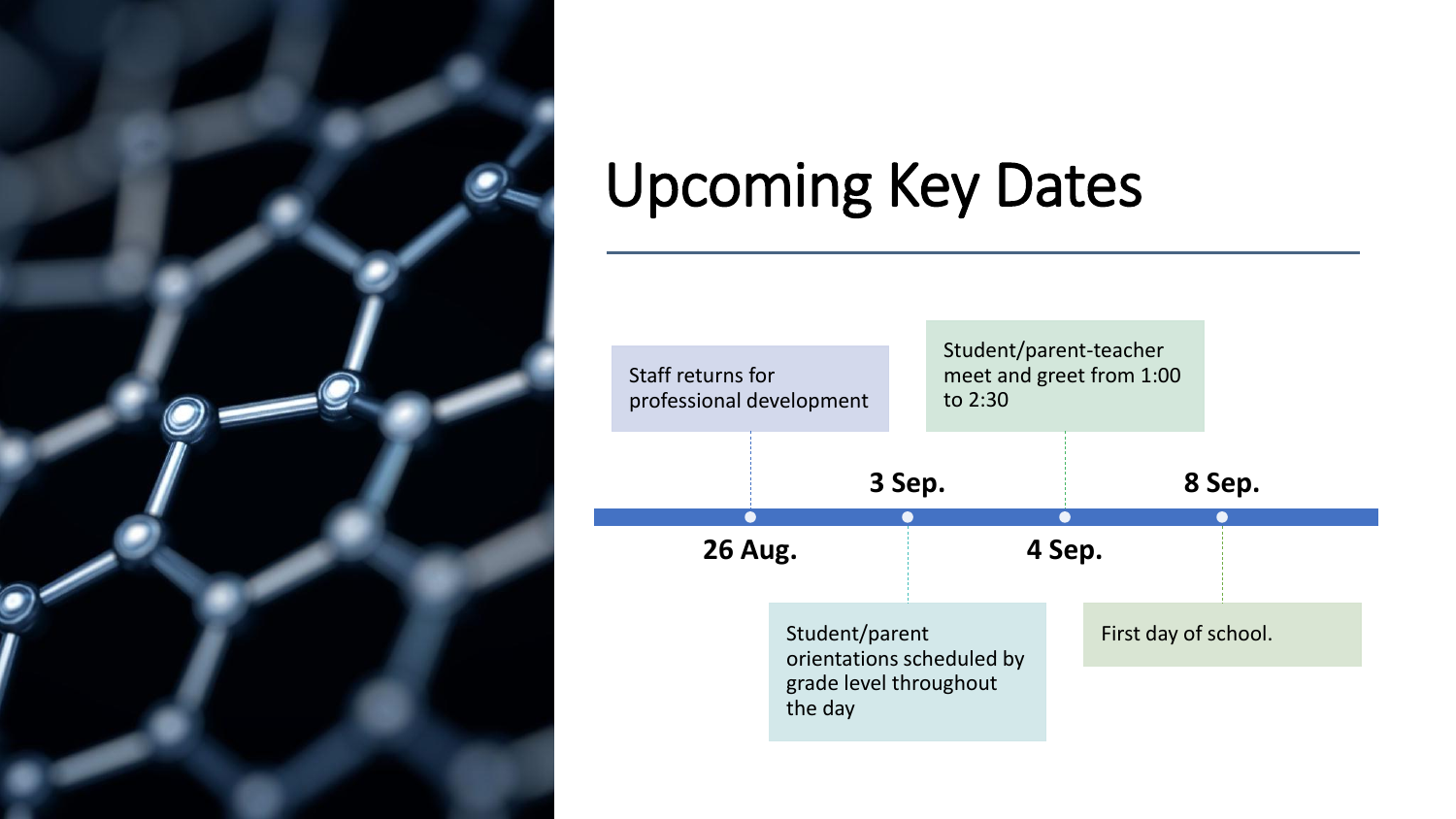### Q&A: Communication:

- 1. How and when will Chromebooks and hotspots be distributed?
	- Chromebooks and hotspots will be distributed the week of August 31. As of August 27, central office has not delivered the devices to the school yet. We will reach out to parents who requested devices after central office delivers the devices. If parents have not yet requested a device, they should complete the survey at this link: [https://docs.google.com/forms/d/e/1FAIpQLSeiFo6hvMPpvuJx3na67pSuFwERGKznOJ7cDtwi\\_64PqR8VcA/viewform?usp=sf\\_link](https://docs.google.com/forms/d/e/1FAIpQLSeiFo6hvMPpvuJx3na67pSuFwERGKznOJ7cDtwi_64PqR8VcA/viewform?usp=sf_link)
- 2. Will all instruction be delivered through Google Classroom and Zoom?
	- Zoom will be the only platform used for synchronous instruction.
	- Google Classroom will be the platform used for posting assignments in grades 1-8.
	- See Saw will be used for pre-K and K rather than Google Classroom. School administration received an update on 8.27.2020 that See Saw implementation will be delayed since central office is still negotiating licenses with the company.
- 3. When will Google Classroom Codes be distributed?
	- Teachers will share this at parent orientation sessions on September 3.
- 4. How should parents get support with Infinite Campus Portal and/or Classroom Parent?
	- Infinite Campus support: email Leah Harris at Igharris@bcps.k12.md.us
	- Classroom Parent support: <https://tjems.classroomparent.com/contact/new>
- 5. Is there a "Sneak a Peek" scheduled for the evening?
	- Our annual Sneak a Peek at Your Seat event has been replaced with a Meet and Greet event scheduled for Friday, September 4 from 1:00 p.m. to 2:30 p.m. For more information, refer to the Classroom parent messages and materials that were sent out regarding this matter on August 27, 2020.
- 6. Will teachers be using Class Dojo as a communication tool?
	- Classroom Parent will be used for communication. Dojo will not be used for the purpose of school or grade-level communication.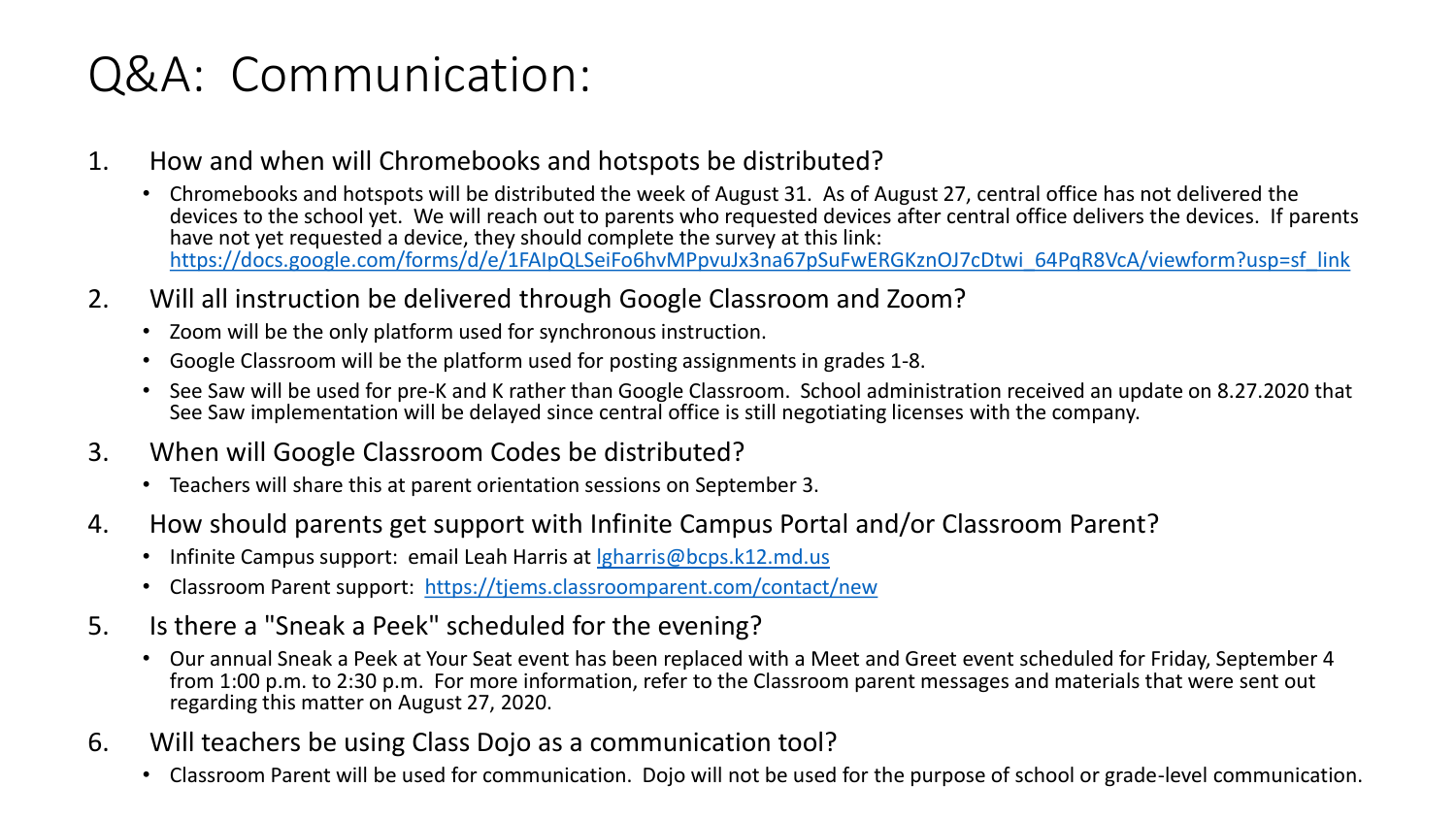### Q&A: Virtual Operations at TJEMS

- 1. When will the school calendar be shared?
	- We are confirming district dates. After the district dates are confirmed, the school calendar will be released. This will likely be released during the week of August 31, 2020. School starts on Tuesday, September 8, 2020.
- 2. Where can parents find the survey link for laptops and hotspots?
	- This survey link was sent to parents on Classroom Parent several times. Please be sure to be enrolled in Classroom Parent.
	- Here is the link but please do not complete the survey requesting devices if you have already requested devices: [https://docs.google.com/forms/d/e/1FAIpQLSeiFo6hvMPpvuJx3na67pSuFwERGKznOJ7cDtwi\\_64PqR8VcA/viewform?usp=sf\\_link](https://docs.google.com/forms/d/e/1FAIpQLSeiFo6hvMPpvuJx3na67pSuFwERGKznOJ7cDtwi_64PqR8VcA/viewform?usp=sf_link)
- 3. Do students need to be in uniform during live instruction?
	- The uniform is required during in-person learning. During distance learning, wearing the uniform is recommended but not required. Students must be dressed appropriately during virtual synchronous sessions. For more information, see the message and materials posted in Classroom Parent on August 27, 2020.
- 4. Will class schedules be readjusted if there's too much screen time?
	- TJEMS will consistently be getting feedback from parents, students and teachers. Baltimore City Central Office also will get consistent feedback from parents. Adjustments to the total schedule hours will be dictated by Central Office.
- 5. How are teachers departmentalized?
	- The TJEMS website has the current staff roster posted. The staff roster specifies the subjects that each teacher will teach at the various grade levels. Here is the link to the staff roster: <https://tjems84.com/staff/faculty-staff/>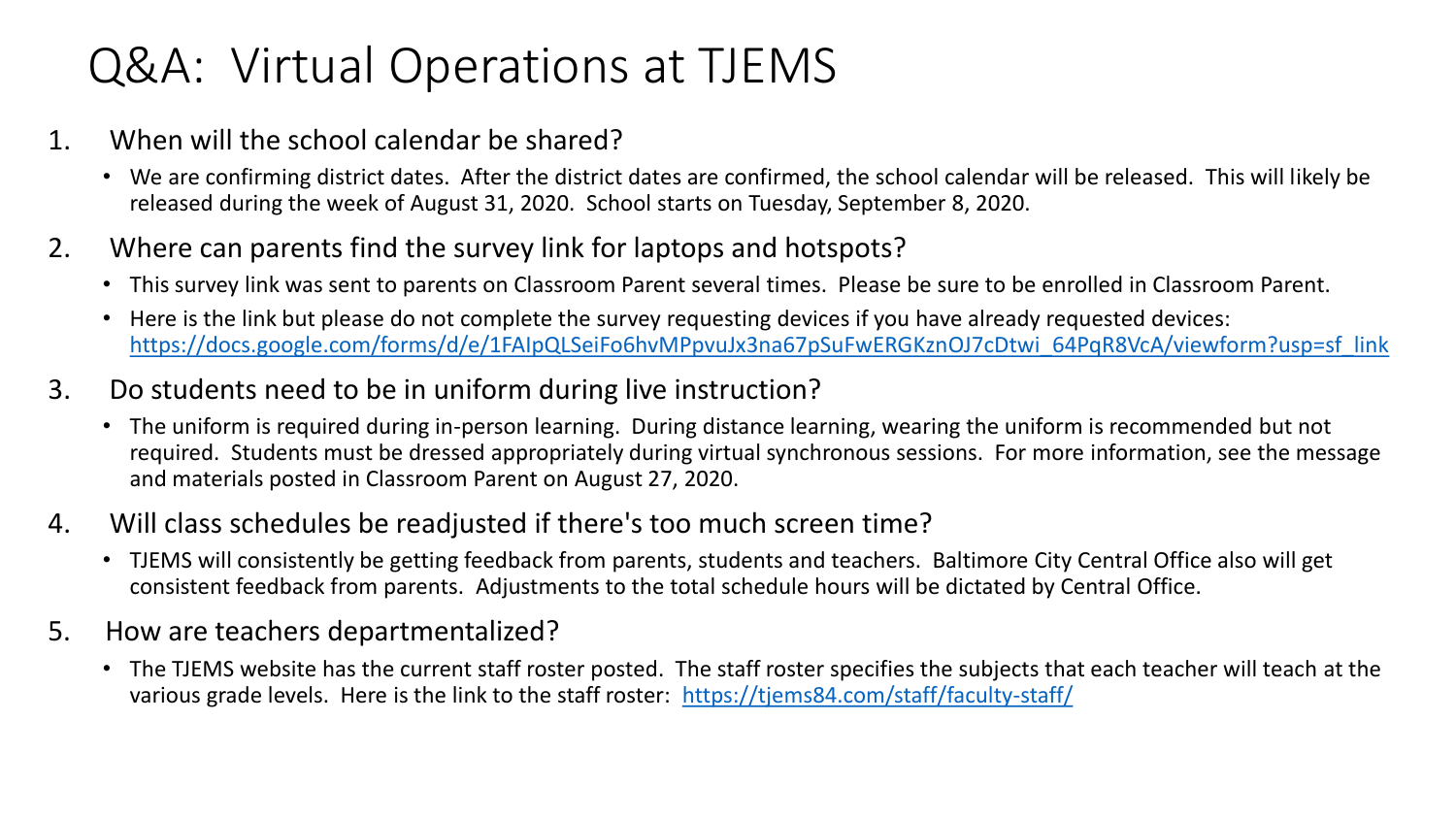### Q&A: Finances and School Budget

- 1. If parents opt to homeschool, will this impact finances at TJEMS?
	- Yes there will be an impact. City Schools provides funding to schools based on enrollment. If enrollment decreases, funding will decrease as well. We will lose approximately \$6,000 for each student under our projected enrollment on October 1, 2020.
- 2. Will students who withdraw from TJEMS be re-enrolled at a later date if parents request reenrollment?
	- This depends on the family's address. Only students who live in-zone will be guaranteed re-enrollment. Students who reside out of zone may need to enroll at their zone school if they request re-enrollment later in the school year.
- 3. Will we have school fundraisers this year?
	- This is something that we may consider at a later date.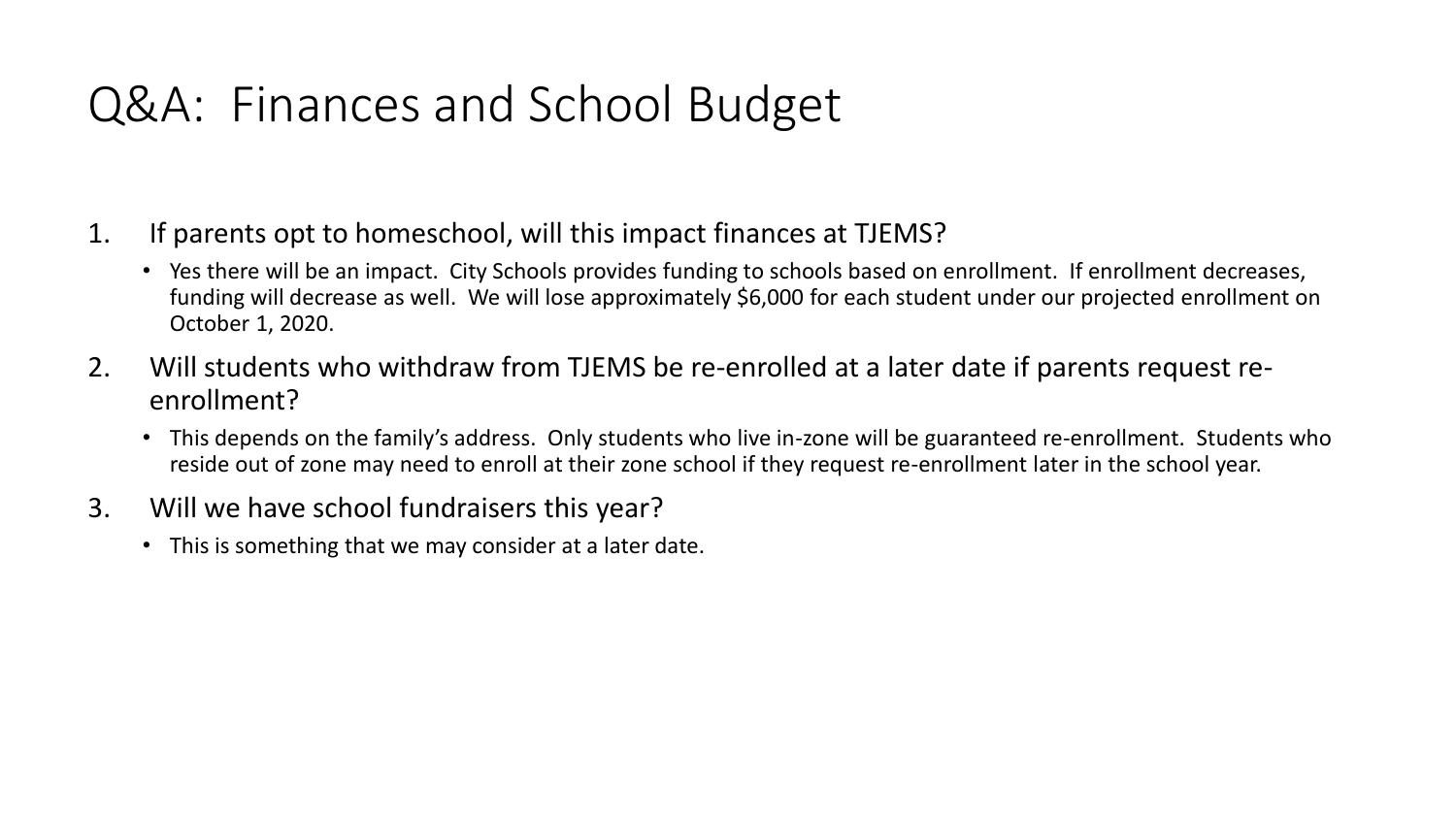### Q&A: Curriculum and Assessments

- 1. Will students make up content missed last school year? How will individual assessments and writing assessments be conducted? What SPED services will be offered during online learning? What GAL services will be offered during online learning?
	- Central office has developed a recovery plan that addresses the most critical standards from spring 2020. They have also revised the scope and sequence this year so that teachers prioritize teaching the most important grade level standards.
	- Formative and summative assessments are embedded in the curriculum and will be administered through the new online platforms and during small group instruction.
	- Small group instruction is built into the schedule for all grades. As in a normal in-person school day, students receive small group instruction throughout the week but not daily. Teachers will use small group time to individually assess and address student needs based on the skills being taught.
	- Special education services will be delivered through co-teaching during whole group instruction as well as during small group instruction that will occur throughout the week.
	- GAL students will continue to be pulled in small groups throughout the quarter.
- 2. Will NHD and Science fair occur this year?
	- NHD Yes. NHD will occur virtually. Protocols and procedures are still being developed.
	- Science Fair This is unknown at this time. We will revisit this later in the school year.
- 3. What are homework expectations?
	- Update since 8.24.2020: Teachers will not assign homework, but students may finish asynchronous work that was not completed within the school hours.
- 4. When will workbooks be distributed?
	- As of 8.27.2020, Baltimore City Schools central office has not delivered workbooks to schools. Central office personnel has communicated an expected delivery date as late as mid-October for some workbooks. As soon as TJEMS receives workbooks, they will be delivered to students.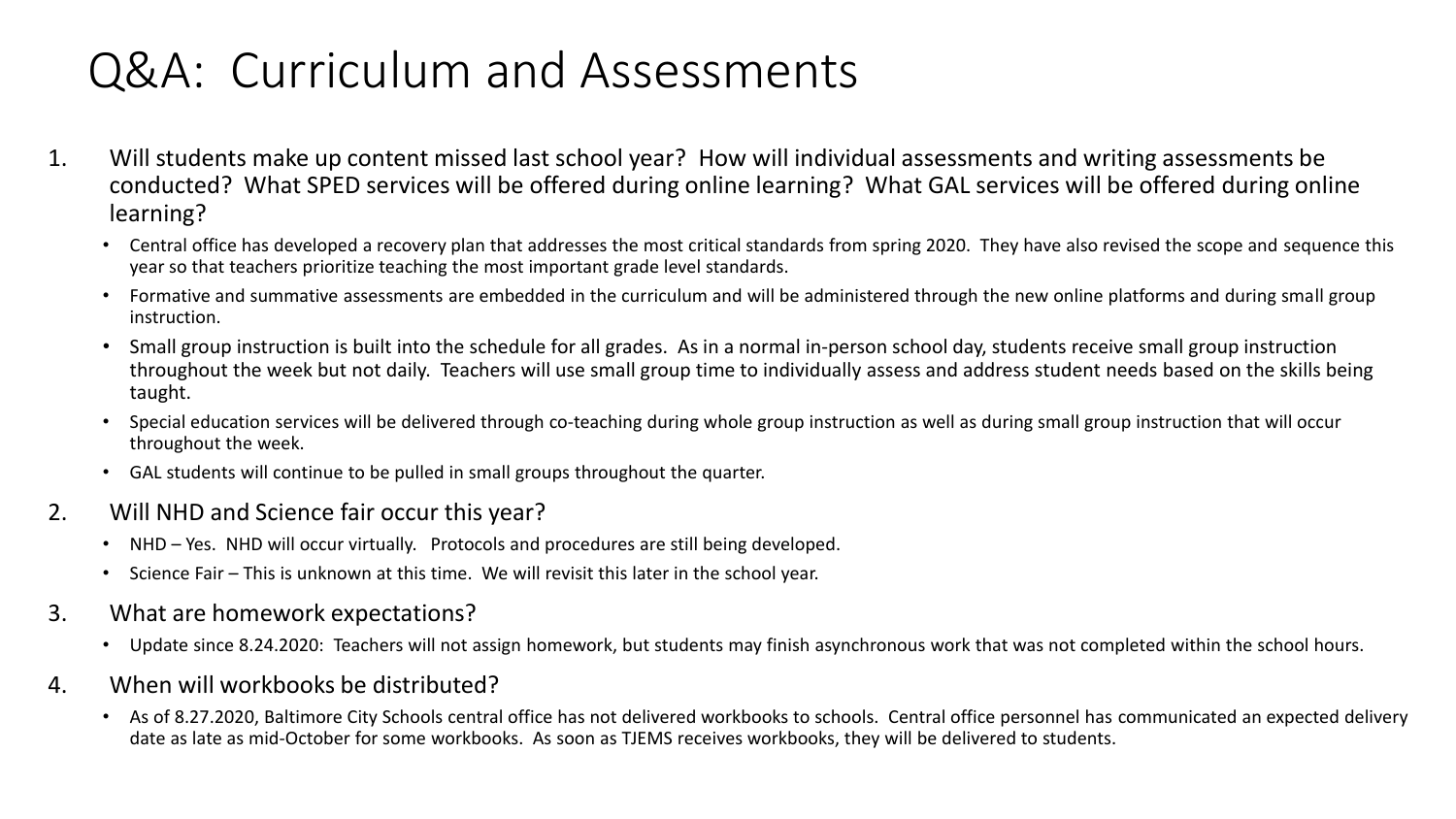### Q&A: Virtual Participation and Attendance

- 1. Will classes be recorded for those that may have missed a class?
	- More information from central office is forthcoming.
- 2. How will medical and dental appointments be handled?
	- If a student has an appointment, the parent should send a message to the teacher that the student will not attend synchronous instruction. If the student completes work asynchronously prior to the start of the next school day, the student will be marked present.